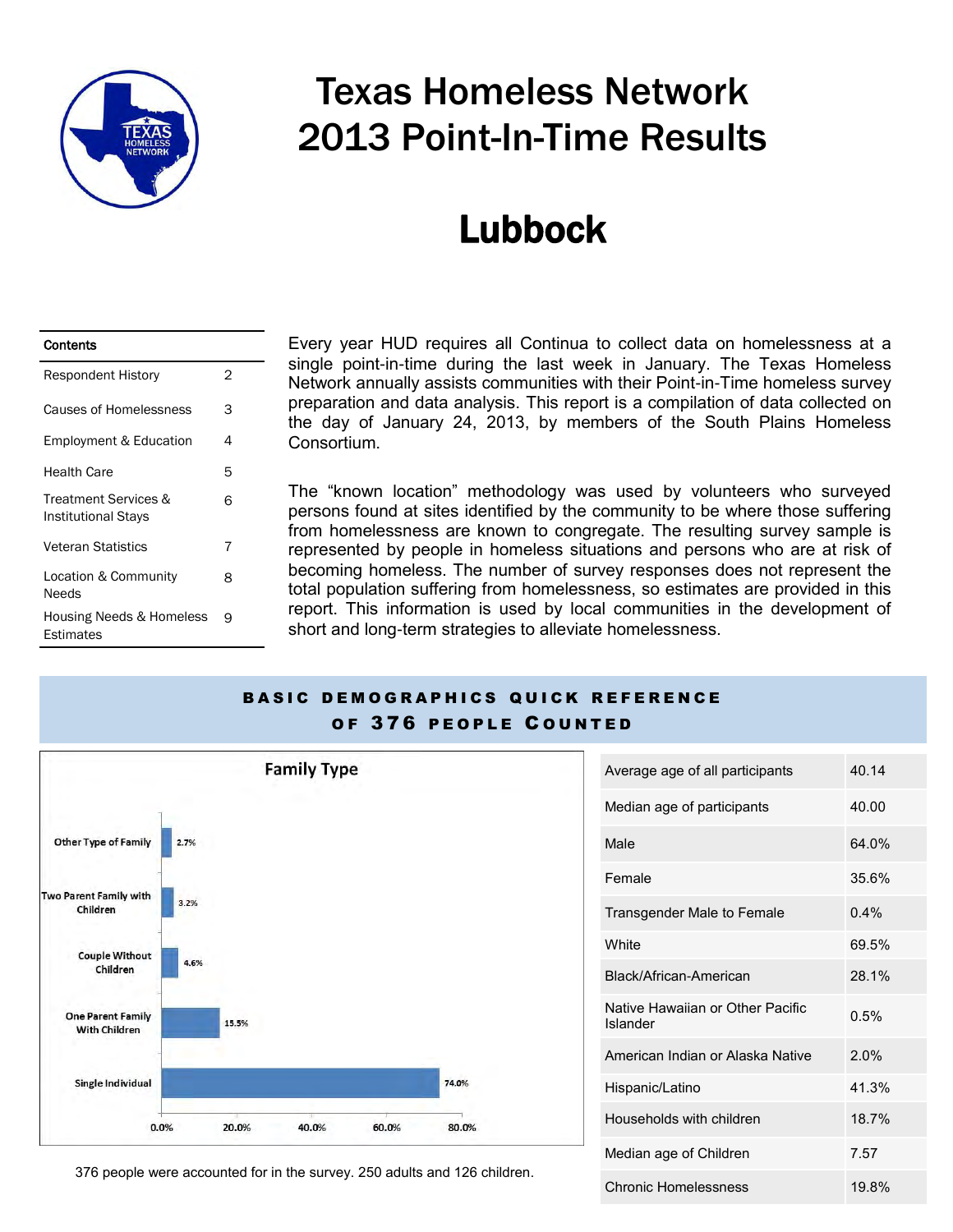#### **RE S P O N D E N T HI S TO RY**



' **§11302. General definition of homeless individual: (a) In general** For purposes of this chapter, the term "homeless' or "homeless individual or homeless person" includes: 1. an individual who lacks a fixed, regular, and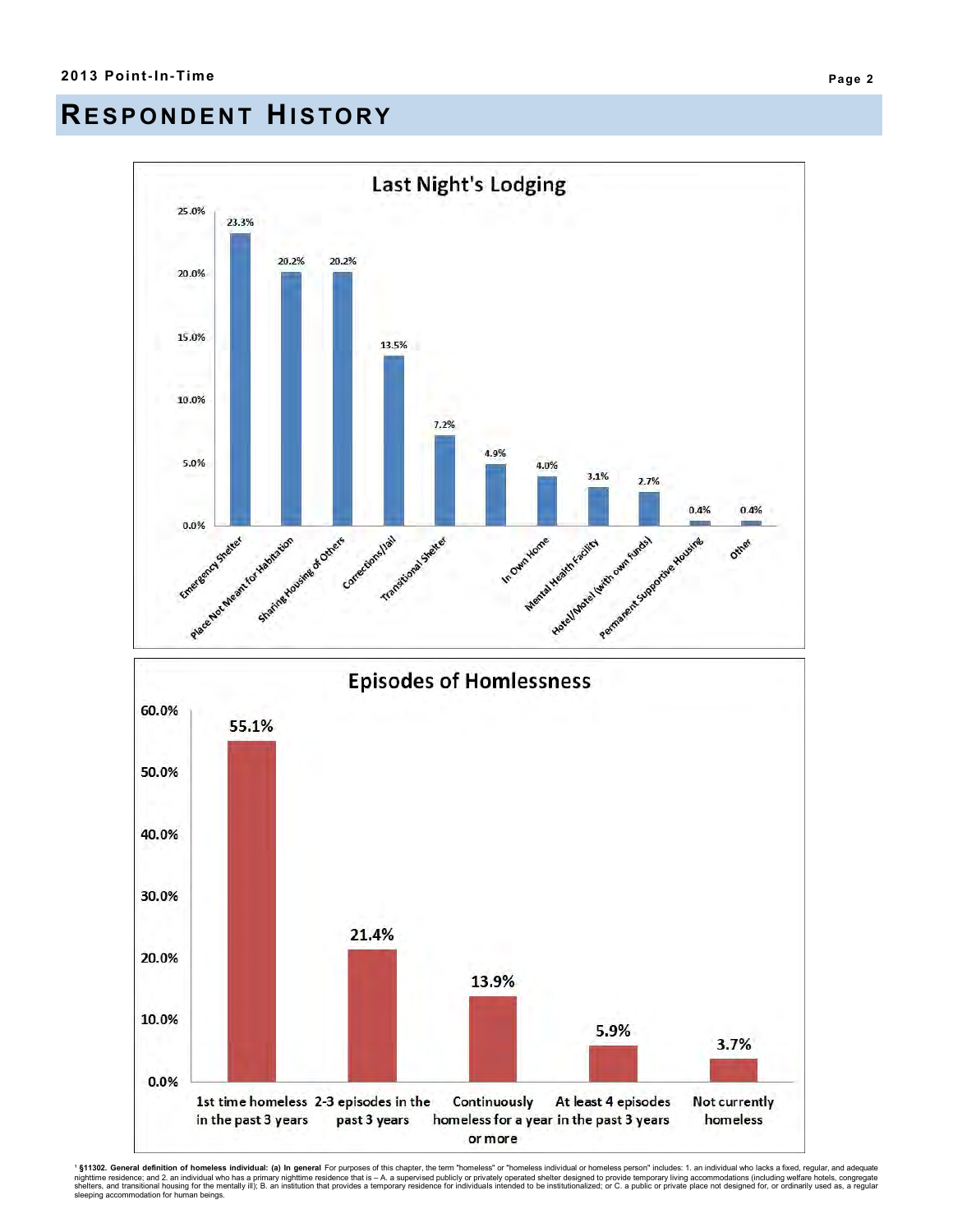## **C AU S E S O F H O M E L E S S N E S S**

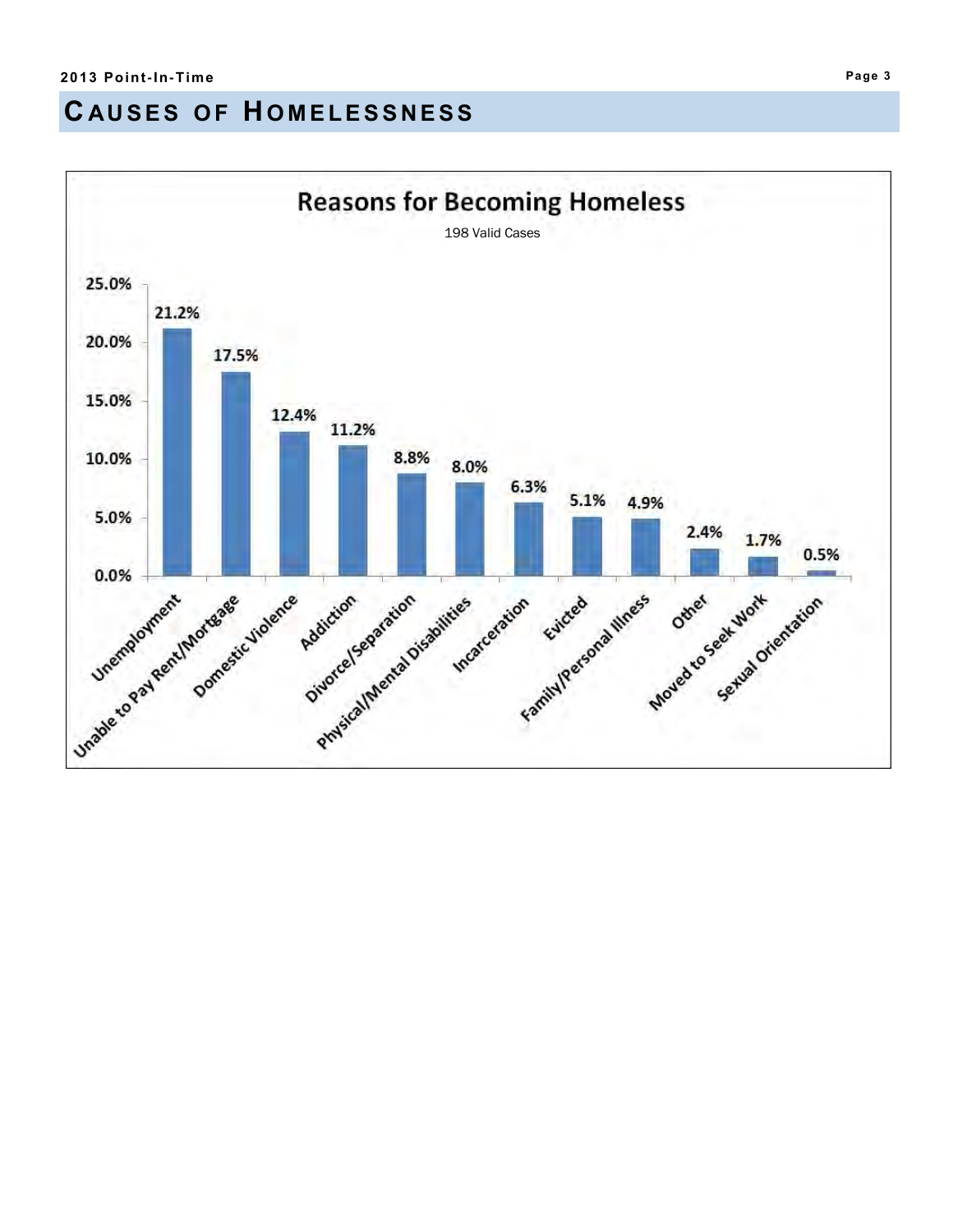#### EMPLOYMENT AND EDUCATION



- **74.3%** of respondents indicated that they were able to work.
- Those that work, average **31.84** hours per week, and their median monthly income was **\$700.00**.
- Median length of unemployment is **1 year**.
- **73.7%** of respondents report attaining a high school diploma or higher degree in this sample.
- **26.3%** did not graduate high school.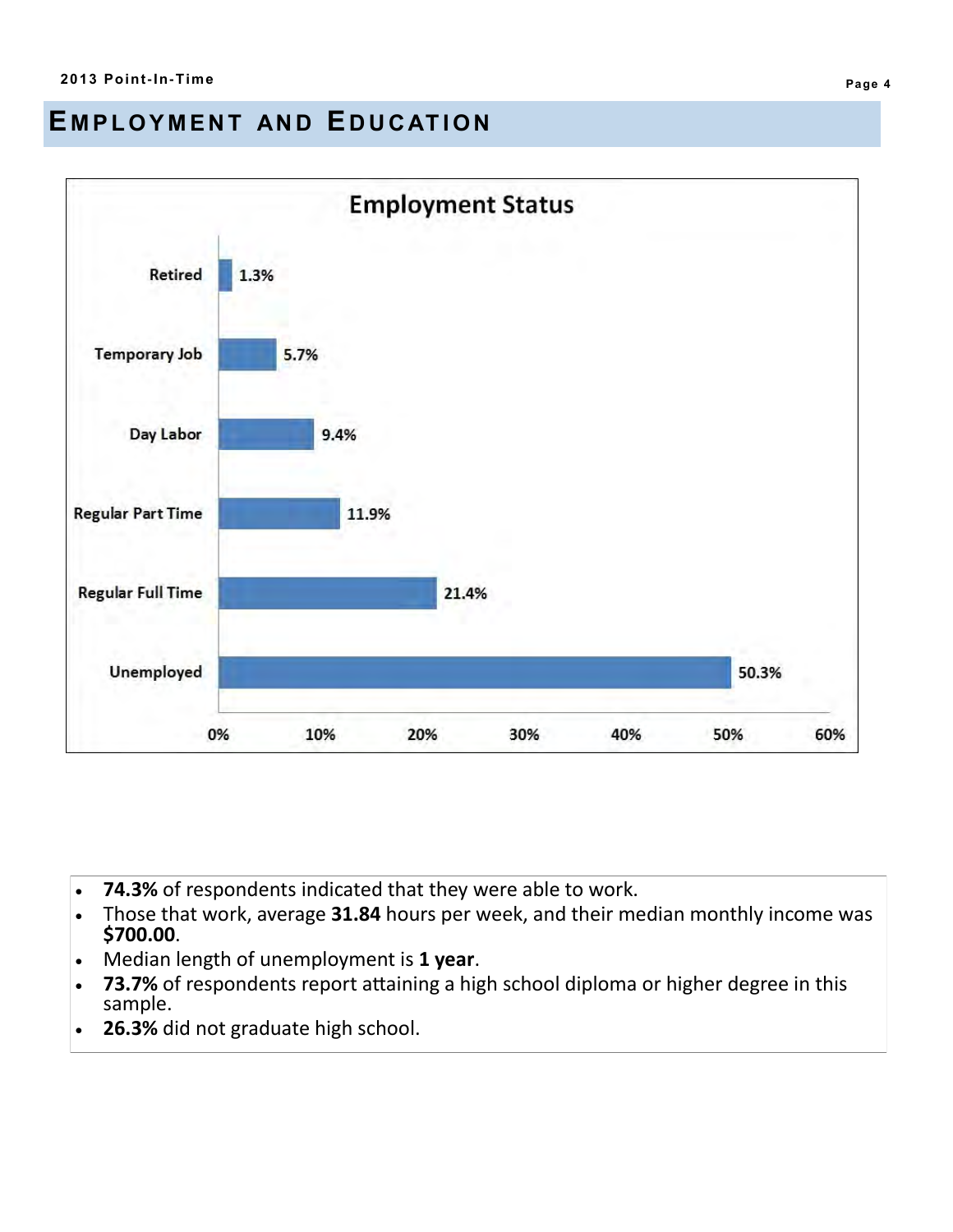## **HE ALT H CAR E**



| <b>Health Care</b><br><b>Need</b>                | <b>Majority</b><br><b>Received From</b> | Percentage |
|--------------------------------------------------|-----------------------------------------|------------|
| Medical<br>(97 valid cases)                      | <b>Emergency Room</b>                   | 46.4%      |
| Dental<br>(20 valid cases)                       | <b>Community Clinic</b>                 | 55.0%      |
| Mental Health<br>(41 valid cases)                | VA                                      | 37.2%      |
| Substance Abuse<br>Treatment<br>(22 valid cases) | "Other"                                 | 52.2%      |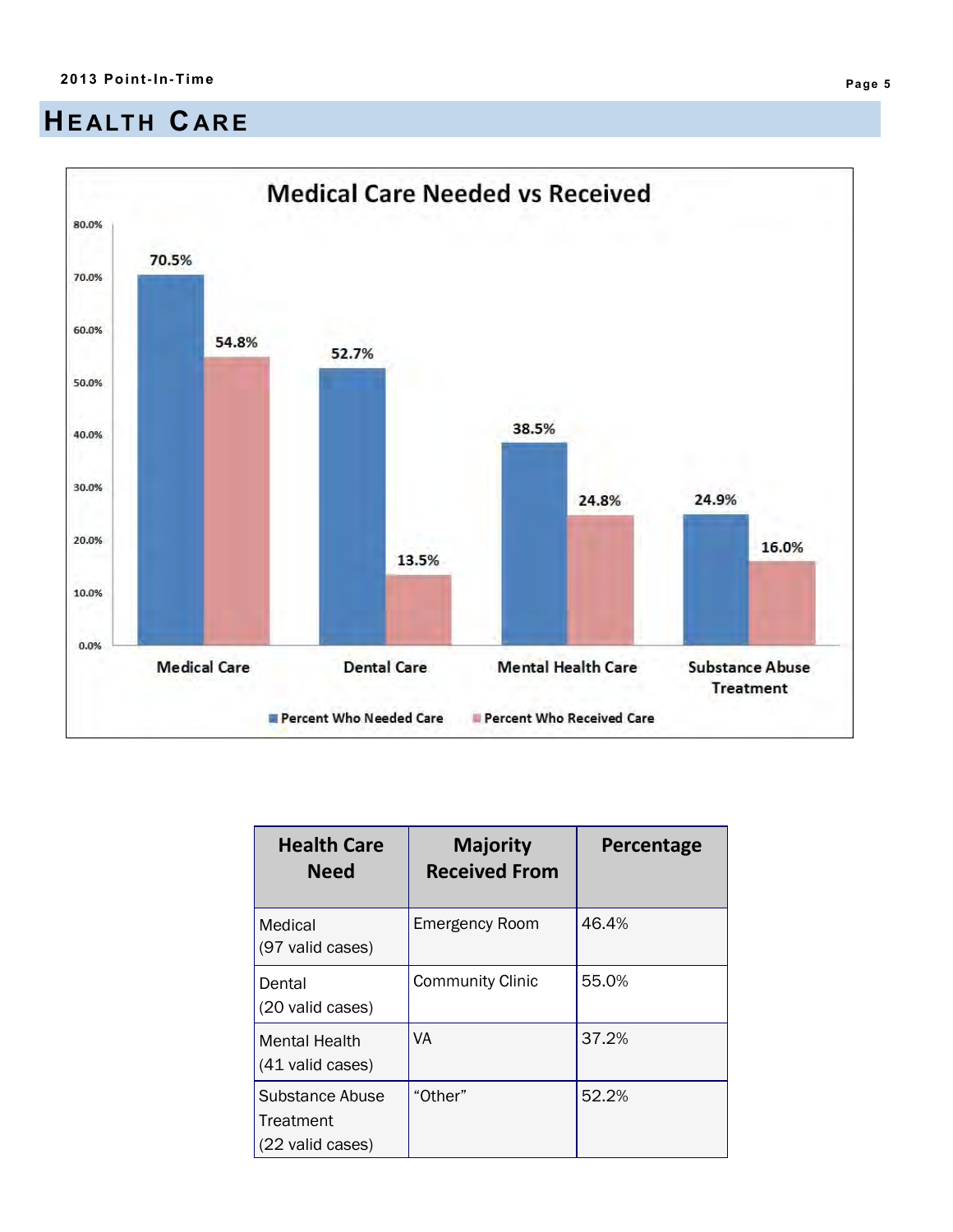### **T R E AT M E N T SE R V I C E S AN D I N S T I T U T I O N AL STAY S**

| <b>Receiving Treatment For:</b> |       |  |
|---------------------------------|-------|--|
| <b>Mental Illness</b>           | 40.0% |  |
| Drug Abuse                      | 27.7% |  |
| <b>Other Physical Condition</b> | 20.0% |  |
| <b>Alcohol Abuse</b>            | 11.6% |  |
| <b>HIV/AIDS</b>                 | 0.6%  |  |

98 Valid Cases

| <b>Institutional Stays:</b>                  |         |
|----------------------------------------------|---------|
| Jail or Prison                               | 50.2%   |
| Substance Abuse Treatment<br>Facility        | 34.4%   |
| State Hospital or Long Term Care<br>Facility | 9.5%    |
| <b>Foster Care</b>                           | $5.9\%$ |

146 Valid Cases

**Prior to entering these institutions, 44.0% of respondents were homeless.** 

**Upon leaving the institution, 26.6% remained homeless.**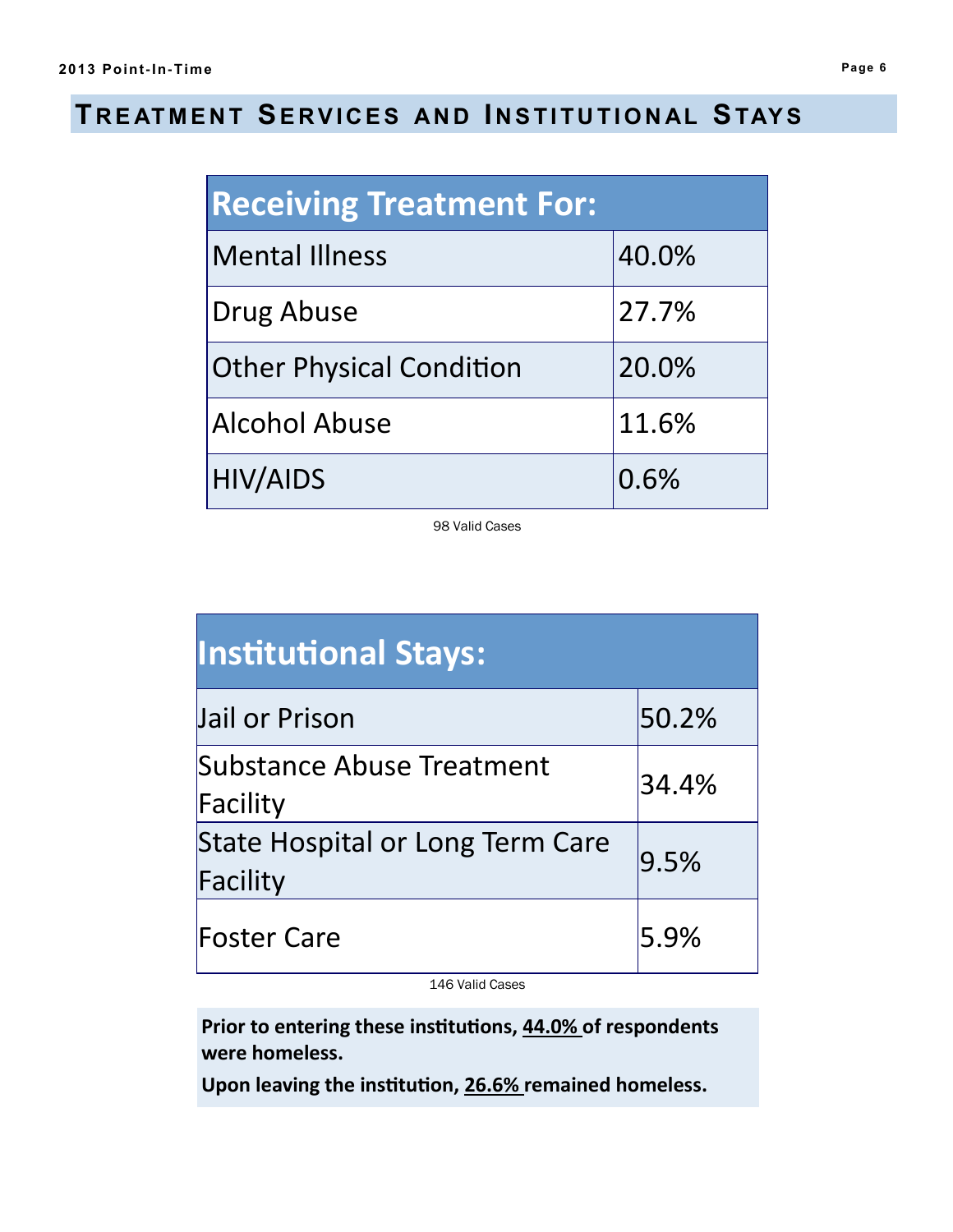## **VE T E R AN STAT I S T I C S**

**Respondents indicating having served in the United States Armed Forces: 20.4%**

**Median length of service was 3 years.**

**Of those who served in the armed forces, 8.8% were called to active duty as a member of the National Guard or a Reservist.** 

| <b>Tour of Duty</b> | <b>Percent Served</b><br>(22 valid cases) |
|---------------------|-------------------------------------------|
| Korea               | 4.2                                       |
| Vietnam             | 37.5                                      |
| Kuwait              | 29.2                                      |
| Iraq                | 25.0                                      |
| Other               | 4.2                                       |

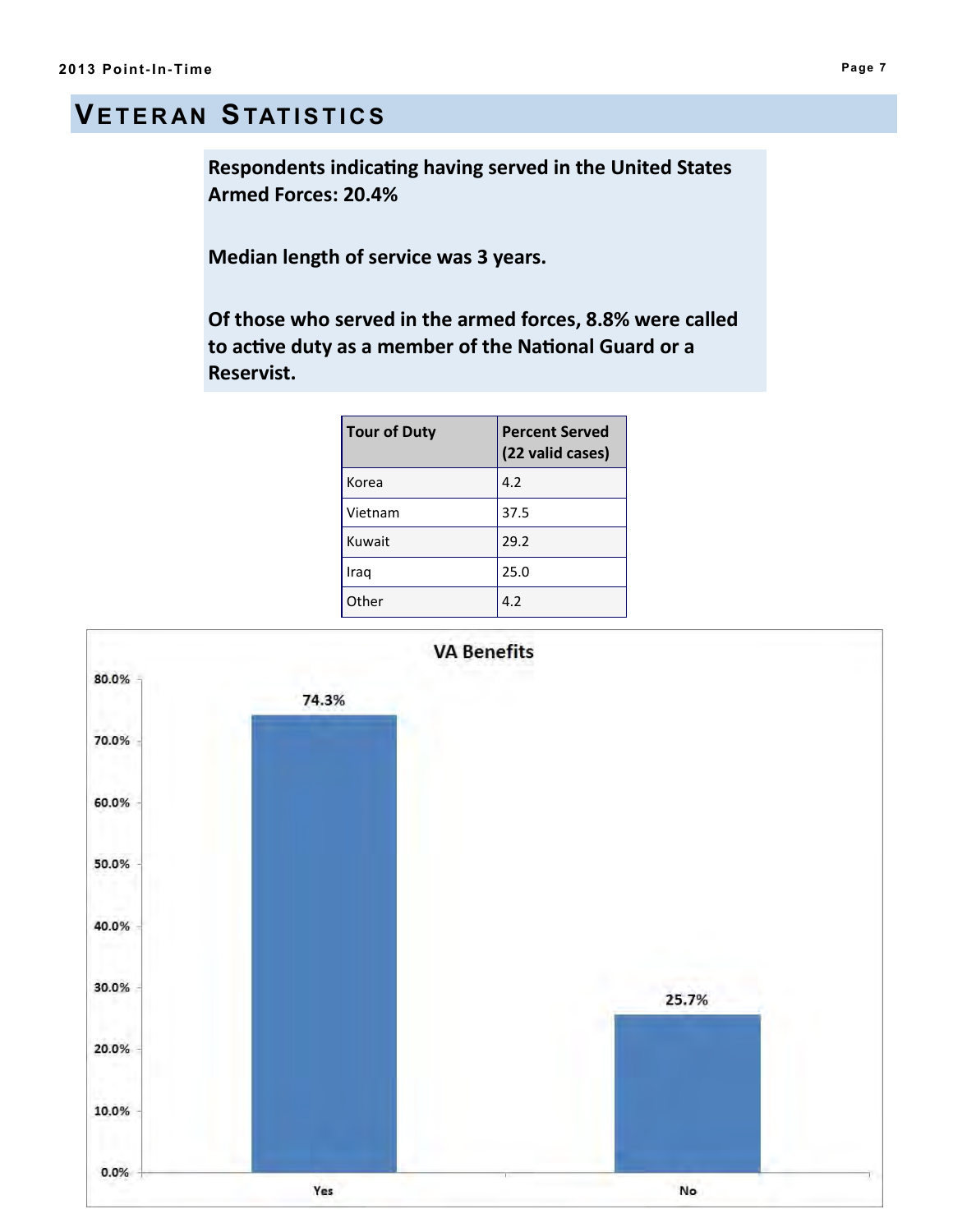#### **LOCATION AND COMMUNITY NEEDS**

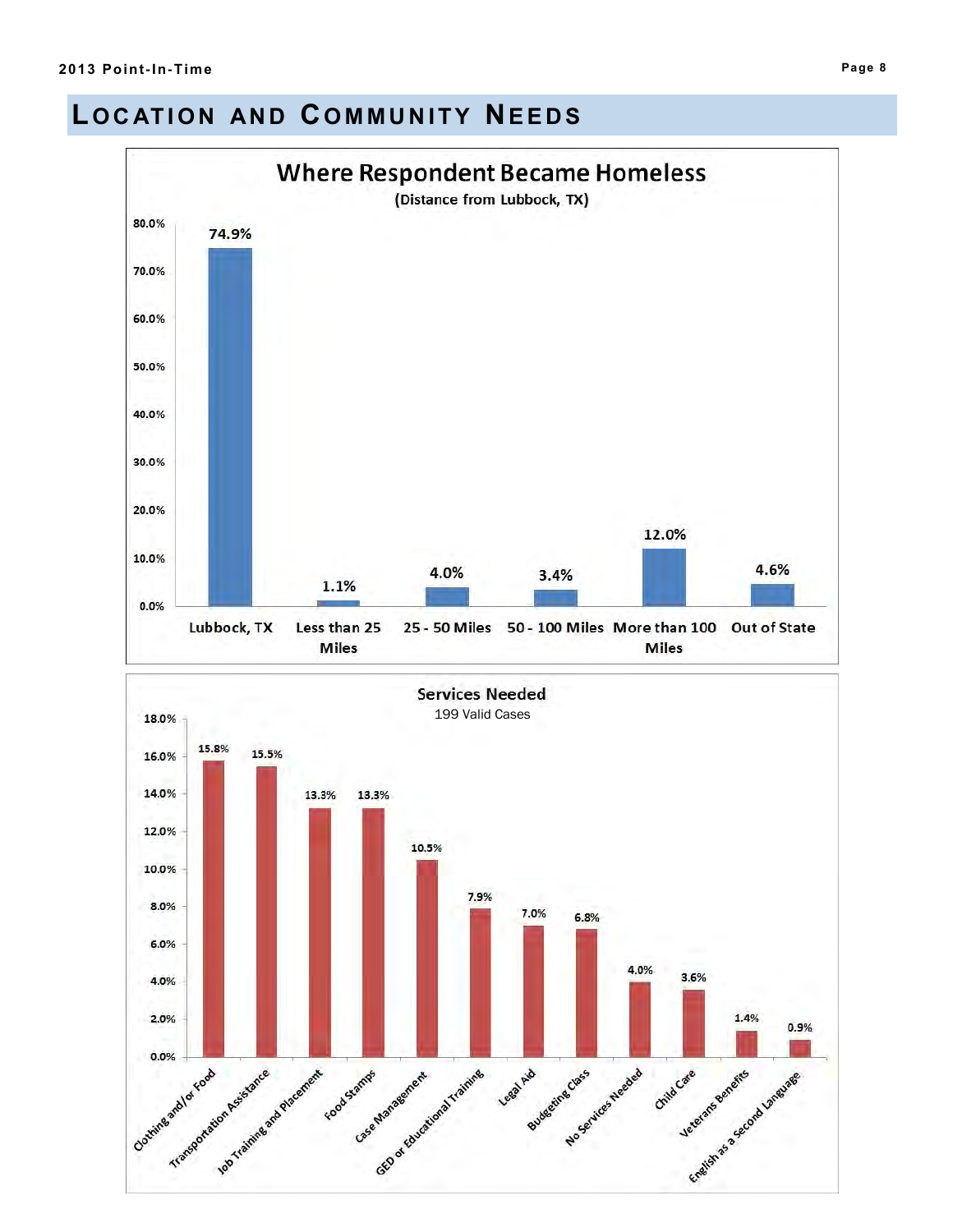# **HOUSING NEEDS & ESTIMATES**



| PIT homeless estimate for<br>Lubbock:                              | 347 |
|--------------------------------------------------------------------|-----|
| <b>Annualized homeless</b><br>population estimates for<br>Lubbock: | 727 |

#### **Details of Homelessness**

**With the range of homelessness from 2 days to 32 years, the median length of homelessness was 6 months.**